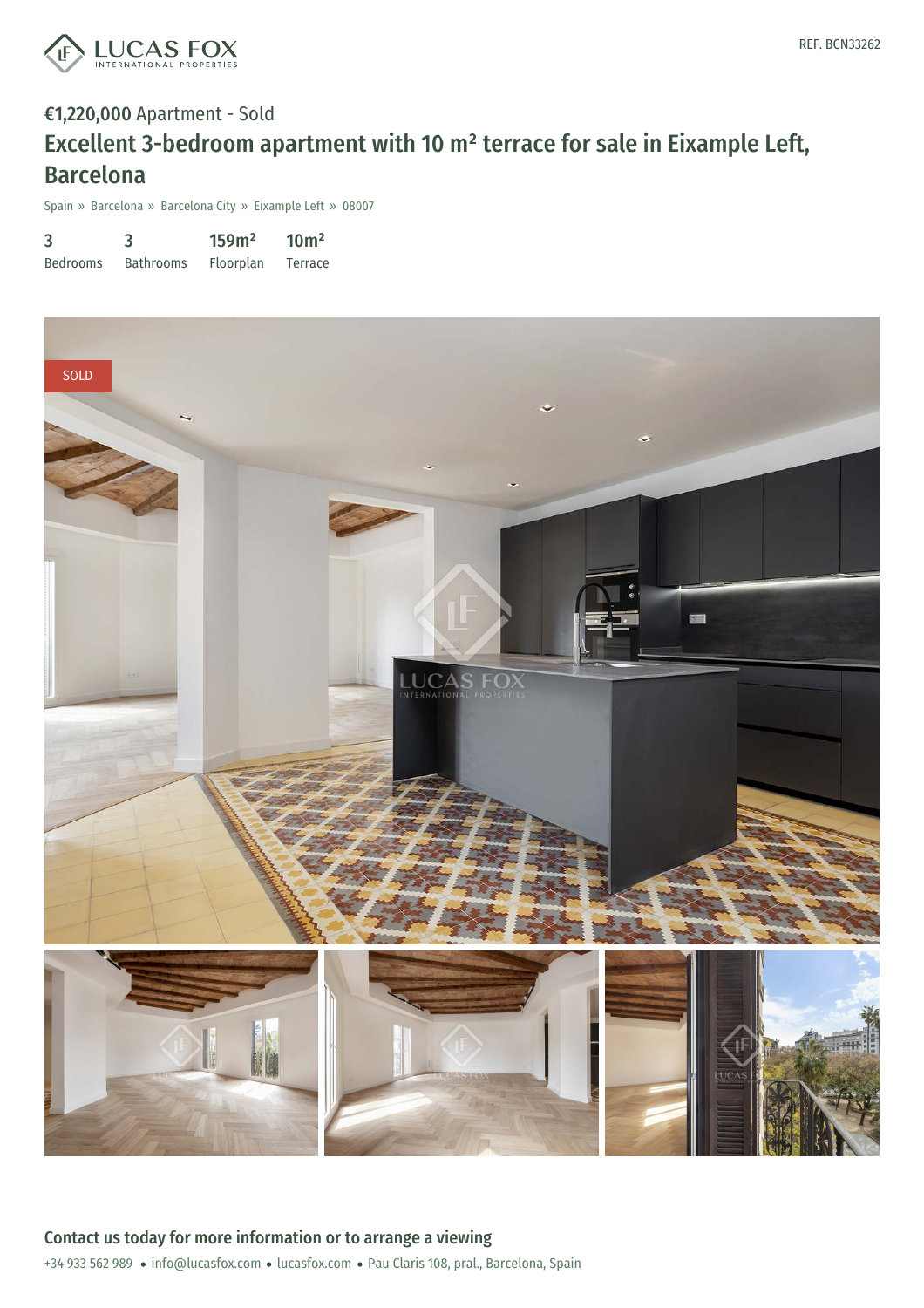

## €1,220,000 Apartment - Sold Excellent 3-bedroom apartment with 10 m² terrace for sale in Eixample Left, Barcelona

Spain » Barcelona » Barcelona City » Eixample Left » 08007

3 Bedrooms 3 Bathrooms 159m² Floorplan  $10<sup>m²</sup>$ Terrace

## **OVERVIEW**

Magnificent apartment, completely renovated, with 3 bedrooms and a spectacular living room-dining roomkitchen of more than 60 m² , located on the sought-after Enrique Granados a few steps from Rambla Catalunya or Passeig de Gracia. Parking included

On the third floor of a corner building from 1869, and with a lift, we find this bright and spacious apartment, just renovated, and ready to move into.

A completely renovated property in 2021-2022 that is being sold together with a parking space in the building right in front.

As for the layout of the property, it is worth highlighting the large kitchen-dining room of more than 50 m² with double access to the street through three large balconies, which provide light and spaciousness to the space. The kitchen, completely renovated to a high standard, is fully equipped and is one of the most beautiful rooms in the property.

As for the bedrooms, we have 3 doubles, 2 of them with a complete bathroom en suite and a dressing area. The layout is completed by another complete bathroom and a pleasant 5 m² terrace facing the interior of the island patio.

It is worth highlighting the renovation carried out, where the exposed wooden beams have been maintained with the traditional Catalan vaulted ceilings and mosaic floors in the kitchen area, integrating it perfectly with modern elements such as parquet floors, high quality [aluminium](mailto:info@lucasfox.com) windows and [ducte](https://www.lucasfox.com)d air conditioning and heating.

A unique property, luxuriously renovated, in a privileged location, and with a parking space. A home for the most discerning clients.



[lucasfox.com/go/bcn33262](https://www.lucasfox.com/go/bcn33262)

Terrace, Lift, Natural light, Wooden flooring, Parking, Air conditioning, Alarm, Balcony, Built-in wardrobes, Chill out area, Double glazing, Equipped Kitchen, Exterior, Heating, Renovated, Transport nearby, Walk-in wardrobe